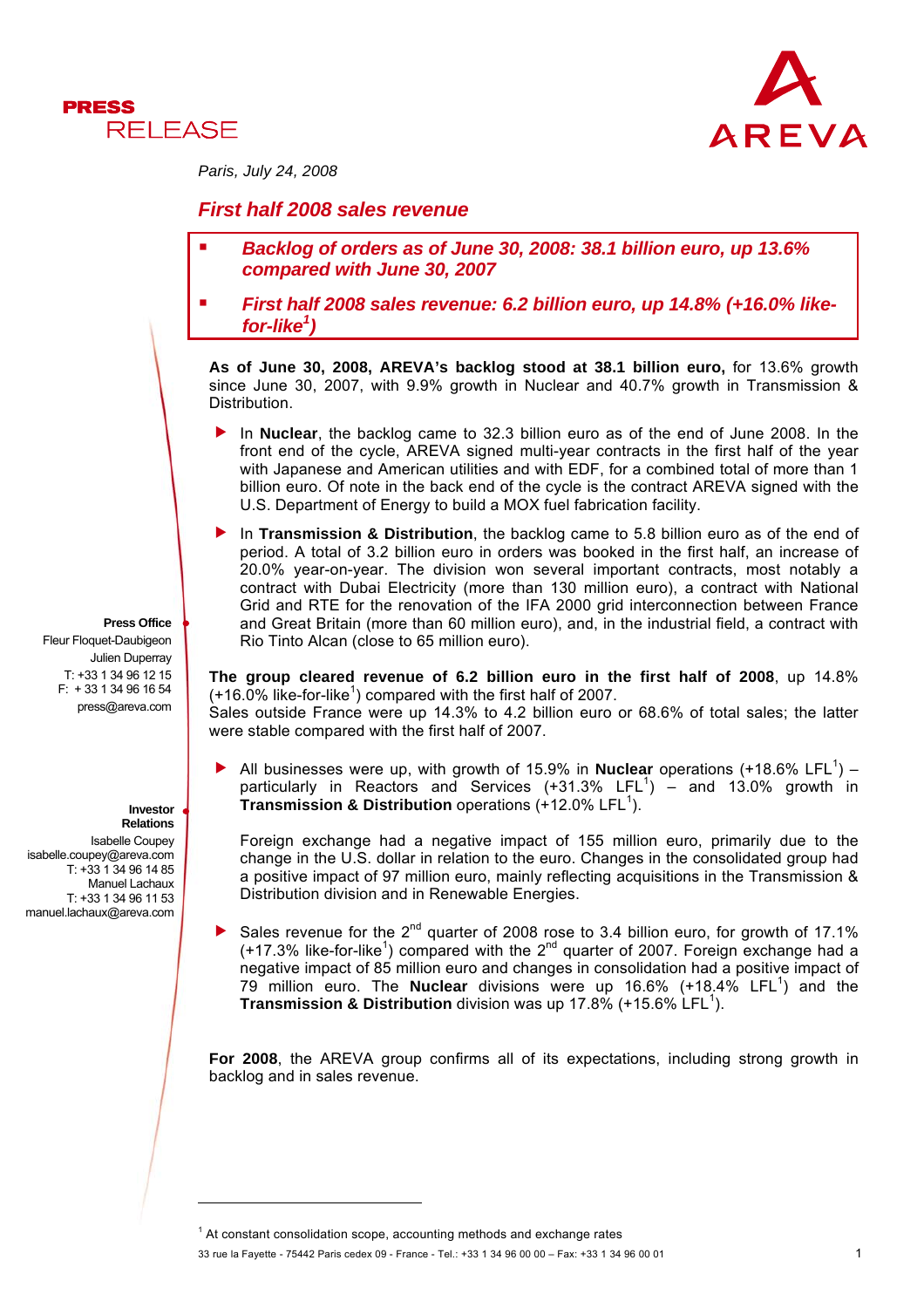

*July 24, 2008 – First half 2008 consolidated sales revenue*

# **Sales revenue by division**

#### **Front End division: steady growth driven by export sales**

First half 2008 revenue for the Front End division rose by 10.9%  $(+13.8\%$  LFL<sup>1</sup>) to 1.487 billion euro. Foreign exchange had a negative impact of 52 million euro. Items of note were as follows:

- ► Export business was brisk in *Mining* and *Enrichment*, particularly in Asia.
- ► *Fuel* sales were particularly strong in Europe compared with the first half of 2007, which had been negatively impacted by the timing of deliveries.

### **Reactors and Services Division: growing contribution from major contracts and good business in Services**

Revenue for the **Reactors and Services** division was up 27% (+31.3% LFL<sup>1</sup>) to 1.466 billion euro. Foreign exchange had a negative impact of 36 million euro. Items of note were as follows:

- ► Progress was made on major *Plants* projects*,* doubling their contribution to the division's revenue;
- ► In *Nuclear Services*, business was strong in the United States, where several steam generator replacements were carried out and scheduled reactor outages began earlier than in 2007;
- ► In *Renewable Energies*, wind energy and biomass operations ramped up following the acquisition and successful consolidation of Multibrid at the end of 2007 and of Koblitz in early 2008.

#### **Back End division: pronounced seasonality of first half production**

First half 2008 revenue for the **Back End** division rose by 8.7% (9.1% LFL<sup>1</sup>) to 930 million euro. Foreign exchange had a negative impact of 3 million euro.

This increase is due in particular to:

- ▶ A very high level of business at La Hague, in contrast to the low levels of the first half of 2007, and the kick-off of engineering projects in the United States (MOX facility at Savannah River and Hanford Tank project);
- ► A steady business in *Logistics*, particularly in cask manufacturing.

#### **Transmission & Distribution division: trend still very positive**

First half 2008 revenue for the **Transmission & Distribution** division was up by 13%  $(+12.0\%$  LFL<sup>1</sup>) to 2.284 billion euro. Foreign exchange had a negative impact of 63 million euro, but this was more than offset by the consolidation of Passoni & Villa, VEI Distribution and Nokian Capacitors, which contributed a combined total of 82 million euro in revenue.

- ▶ Sales for the *Products* business unit remained high, at +20.2% LFL<sup>1</sup>, buoyed by the dynamic Power Transformers and Instrument Transformers business lines in particular (+41% and +52% respectively). Sales (on percentage of completion) for the *Systems*  business unit were down 2.1% LFL<sup>1</sup>, based on the invoicing schedule, while those of the Automation business unit were up 14.2% LFL<sup>1</sup>;
- ► Geographically, revenue growth was driven mainly by Asia (+34%), particularly India, followed by the Near East and the Middle East (+20%), and Europe (+21%), particularly Germany and the United Kingdom.